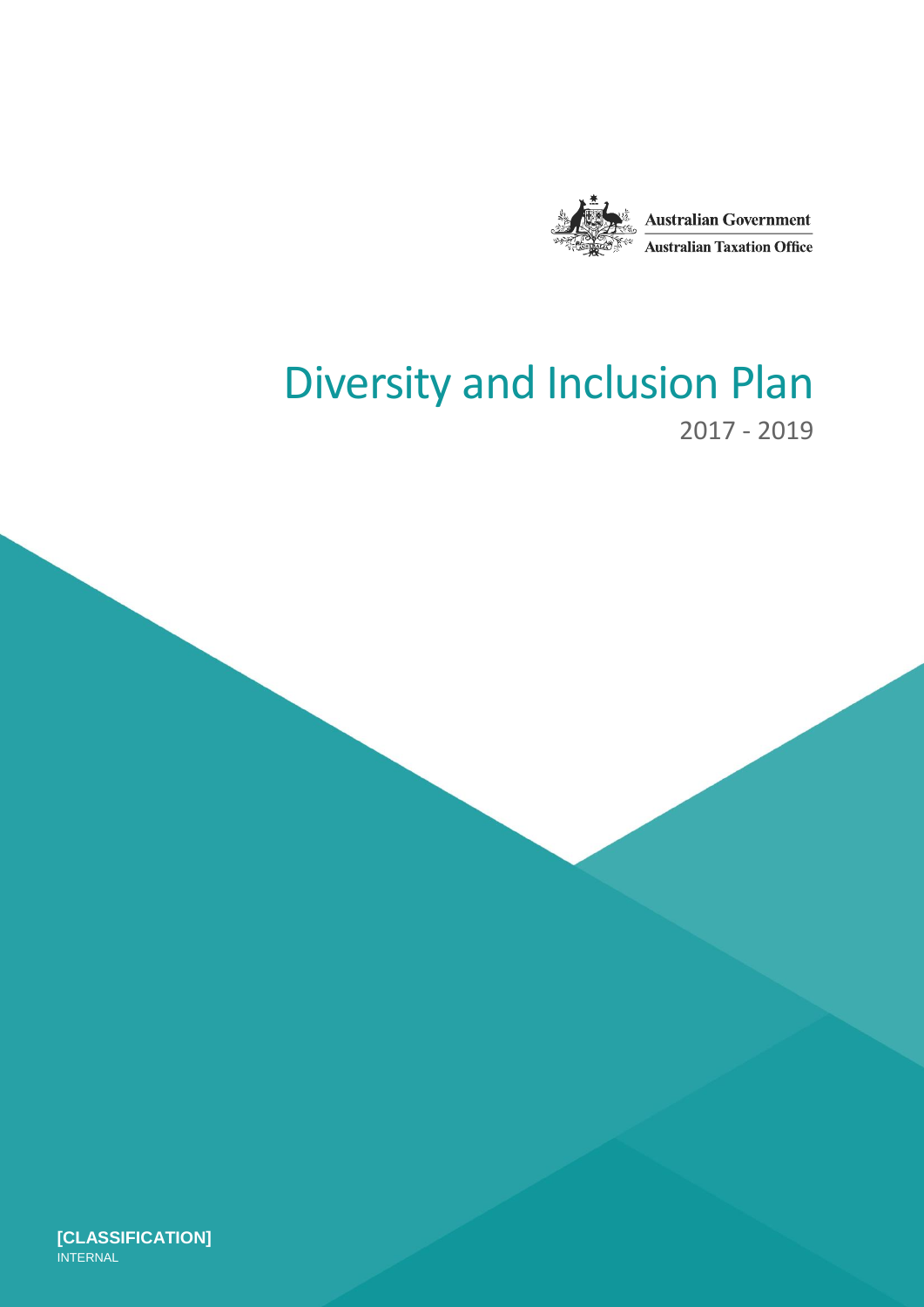# **Contents**

| Diversity and Inclusion Plan 2017 - 2019                  | 3  |
|-----------------------------------------------------------|----|
| Diversity and inclusion principles                        | 4  |
| Understanding our progress                                | 5  |
| Aboriginal and Torres Strait Islander                     | 6  |
| <b>Disability</b>                                         | 7  |
| <b>Gender Equality</b>                                    | 8  |
| Culturally and linguistically diverse (CALD)              |    |
| Lesbian, gay, bisexual, transgender and intersex (LGBTI+) |    |
| Mature age                                                | 11 |
| Legal framework                                           | 12 |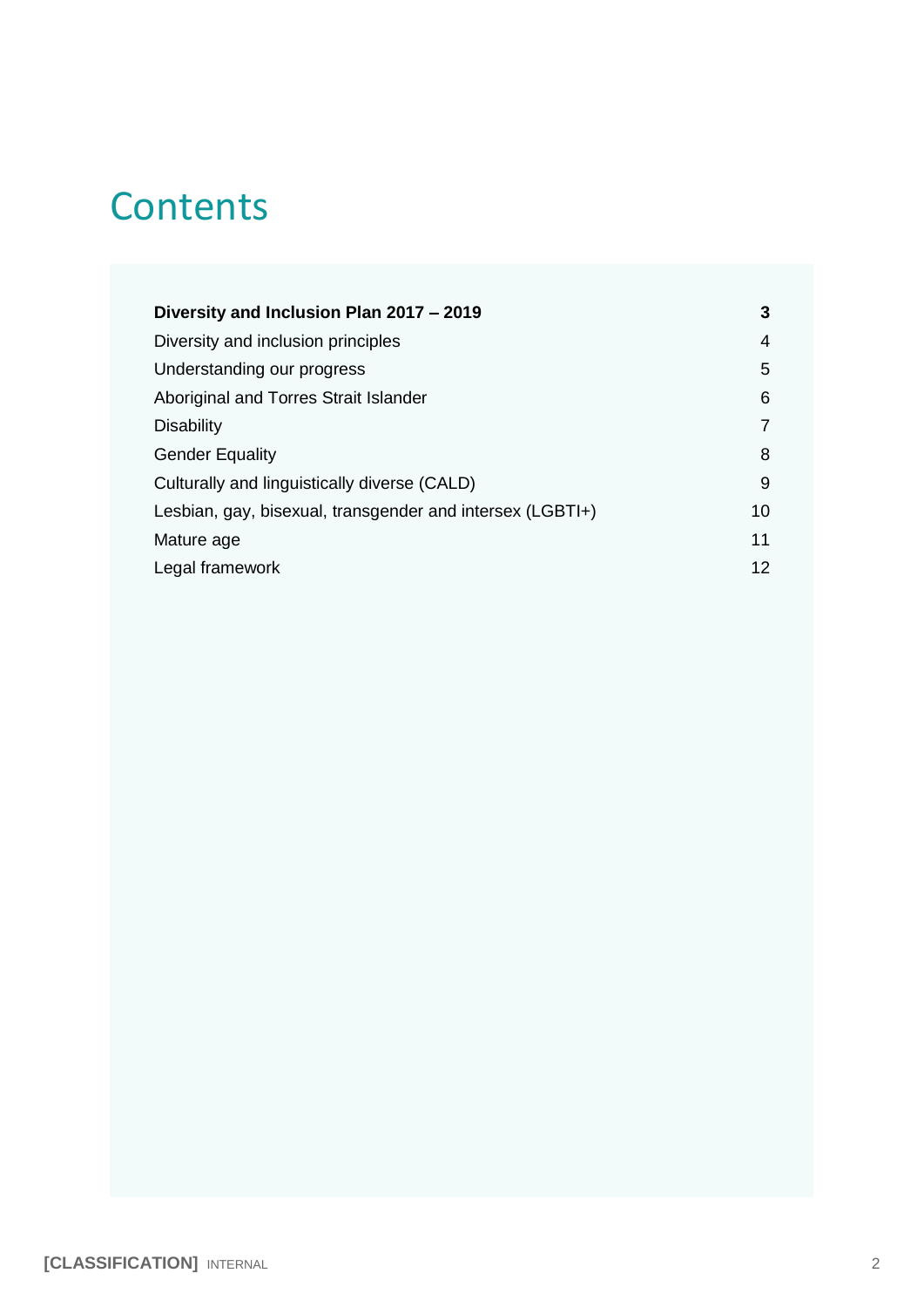# <span id="page-2-0"></span>Diversity and Inclusion Plan 2017 – 2019

The ATO recognises that one of our greatest assets is the diversity our staff bring to the organisation. By embracing our differences we support everyone to realise their full potential. Building an inclusive workplace promotes improved productivity, greater creativity and innovation, higher employee well-being and engagement, and reduced employee turnover. It is also important that the ATO is reflective of the Australian community we serve.

At the core of the Diversity and Inclusion Plan are four principles that all employees are expected to uphold. The plan identifies six key priority groups which will form the basis of our ongoing diversity strategies and initiatives. Figure 1: Diversity and Inclusion Plan



The ATO recognises that while there are many parallels between the diversity groups, each faces unique barriers. Therefore we have tailored a flexible approach to each of our diversity groups, with a focus on the Australian Public Service (APS) wide priorities. The Diversity and Inclusion Plan aims to harness the potential of our workforce to drive effective teams, quality leadership, better decision making and streamlined business.

We recognise talent is not based on gender, cultural background, sexual orientation, age, disability or nationality. We acknowledge the need to remove conscious and unconscious biases and stereotyping from recruitment processes and the workplace.

We ensure we are early adopters to Information Technology, other equipment and changes in policy direction to support flexible work practices. We will recognise the significant diversity days to celebrate our diverse workforce.

We engage with our workforce to overcome barriers and ensure we understand their views to inform the development of future initiatives.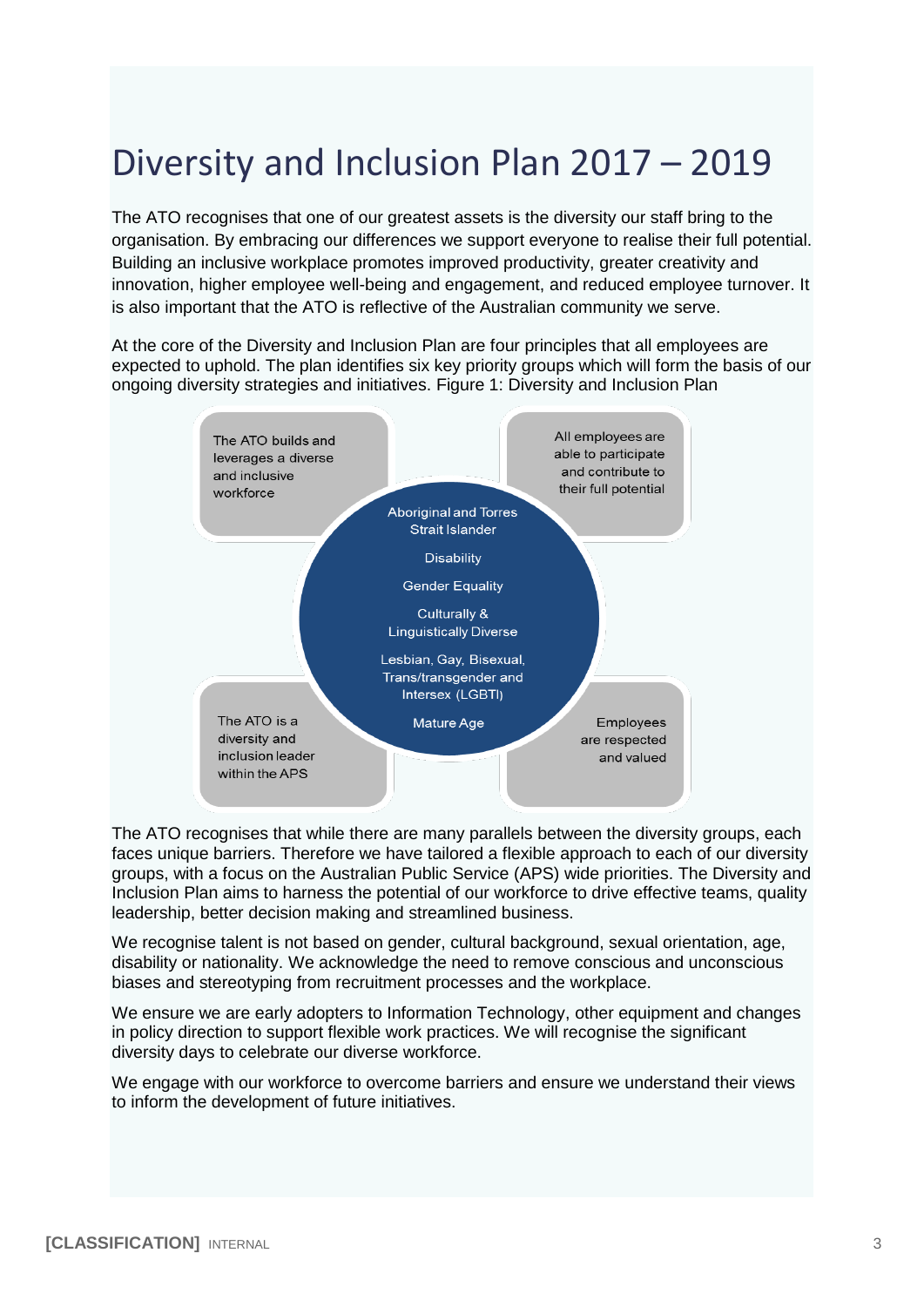# <span id="page-3-0"></span>Diversity and inclusion principles

To ensure the diversity and inclusion principles transition from rhetoric to reality, the ATO and all employees have a shared responsibility to ensure they come to life. The ATO has four underpinning diversity and inclusion principles:

1: ATO employees are respected and valued

We will promote an environment where the background and diverse skills of our employees are recognised. We understand the impact of conscious and unconscious biases ensuring our decisions are fair and equitable. We embrace the diversity of our workforce with inclusive leadership encouraging different perspectives from our employees.

The ATO's Workplace Bullying, Harassment and Discrimination – CEI outlines our commitment to providing a workplace that recognises and appreciates diversity, and is free from bullying, harassment and discrimination where everyone is treated with respect and courtesy.

2: The ATO builds and leverages a diverse and inclusive workplace

Our intent is to create a culture of inclusion where differences are recognised, valued and "different voices" are heard in decision making. Having people from diverse backgrounds feeling empowered and willing to raise differences will improve decision making, overall process design and our performance. Our culture of inclusion will attract, develop and retain talent that reflects all segments of the Australian community.

3: All employees are able to participate and contribute to their full potential

We champion an inclusive environment and the removal of barriers to ensure all employees are able to fully participate in the workplace. We provide a supportive and adaptable work environment encouraging all our employees to utilise flexible work to balance work, family and caring responsibilities.

4: The ATO strives to be a diversity and inclusion leader and an employer of choice within the APS and across the wider community

Our commitment to diversity and inclusion is represented by all ATO employees who behave in an ethical and respectful manner and promote an inclusive work environment. This inclusive and respectful ethos extends to our dealings with the Australian community. We will conduct informal site-based events on nominated celebration / commemoration days to promote understanding, acceptance, and as a means of celebrating diversity in all its forms. We will partner with providers and suppliers who share a stated and similar commitment to diversity and inclusion.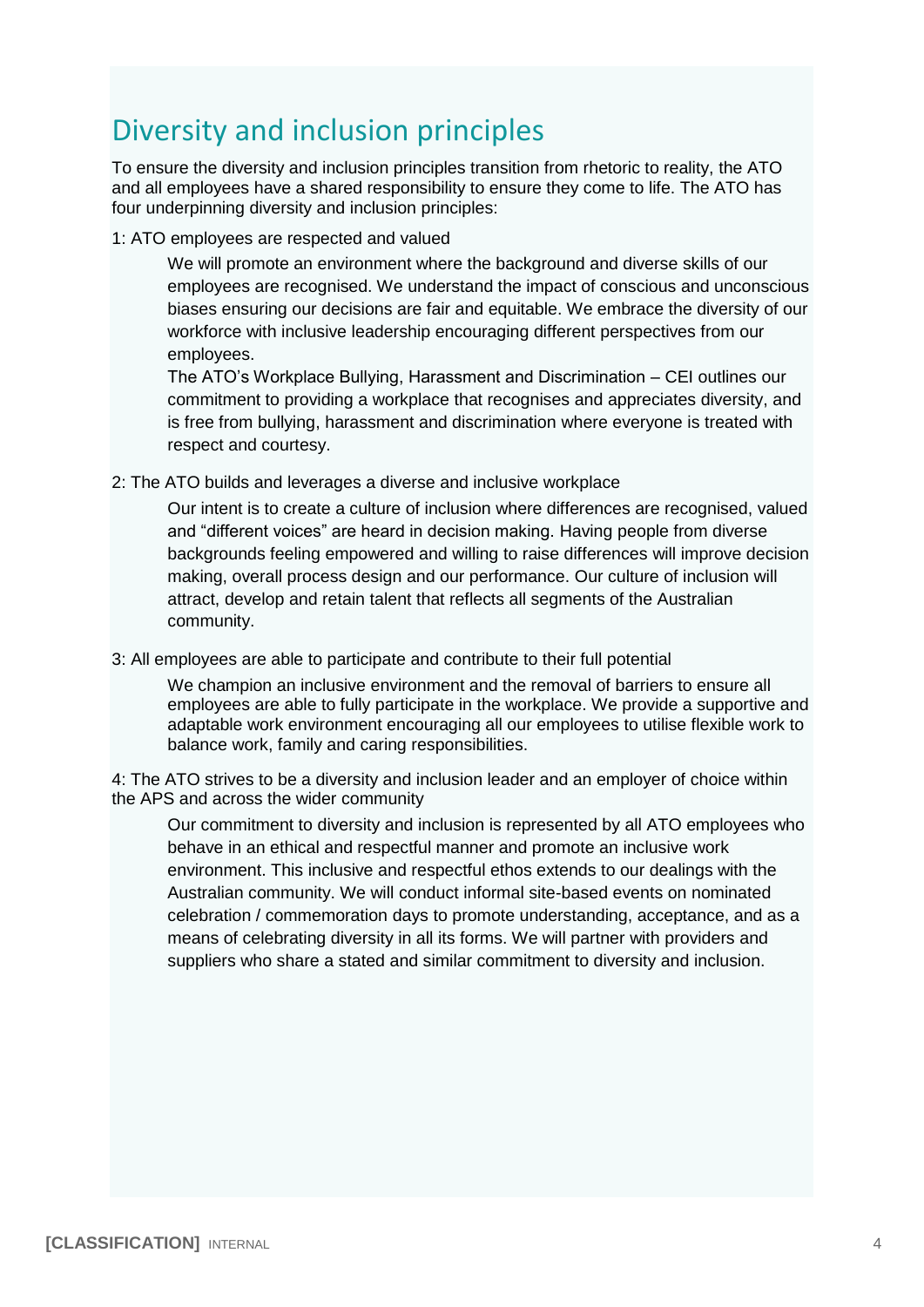# <span id="page-4-0"></span>Understanding our progress

We will monitor our progress in supporting and embedding diversity and inclusion through these key measures:

| <b>Performance Measure</b>                                                                      | <b>Current Performance</b><br>(as at December 2016)                            | <b>Target</b>                                                                                                                                                               |
|-------------------------------------------------------------------------------------------------|--------------------------------------------------------------------------------|-----------------------------------------------------------------------------------------------------------------------------------------------------------------------------|
| Rate of employees identifying as<br>Aboriginal or Torres Strait Islander                        | 1.8%                                                                           | 2.5% by 2018 (with an<br>interim target of 2.1%<br>by 2017)                                                                                                                 |
| Rate of female representation at EL<br>and SES classifications                                  | Approximately 48% and<br>40% at EL and SES<br>classification<br>(respectively) | Approximately 50/50 by<br>2019                                                                                                                                              |
| Rate of employees identifying as<br>having disability                                           | 3.0%                                                                           | Trending to 5% by<br>2019                                                                                                                                                   |
| Rate of employees identifying as<br>culturally and linguistically diverse<br>(CALD)             | 21.9%                                                                          | Maintain current levels<br>>20%                                                                                                                                             |
| Rate of employees identifying as<br>lesbian, gay, bisexual, transgender or<br>intersex (LGBTI+) | New measure (no<br>historical benchmark)                                       | Establish<br>$\overline{a}$<br>benchmark reporting<br>by end 2017<br>Further increase<br>rate of self-<br>identification in 2019                                            |
| Assessment against the Australian<br><b>Workplace Equality Index (AWEI)</b>                     | Rating improved from<br>2015 to 2016. Currently<br>"bronze" status.            | Rating continues to<br>$\overline{\phantom{0}}$<br>improve<br><b>Obtain Gold status</b><br>$\overline{\phantom{0}}$<br>by 2019                                              |
| ATO employees completing the 'An<br>Inclusive & Diverse ATO' training<br>package                | Newly introduced training<br>package.                                          | 100% of employees<br>within the HR job<br>family by end 2017<br>100% of employees<br>with line<br>management<br>responsibilities by<br>end 2018<br>100% of new<br>employees |

These measures provide a snapshot of our progress. We will monitor and assess these yearly, together with the detailed actions described in the Performance outcomes. We will modify our targets during the life of this Plan where objectives are achieved to enable further progress.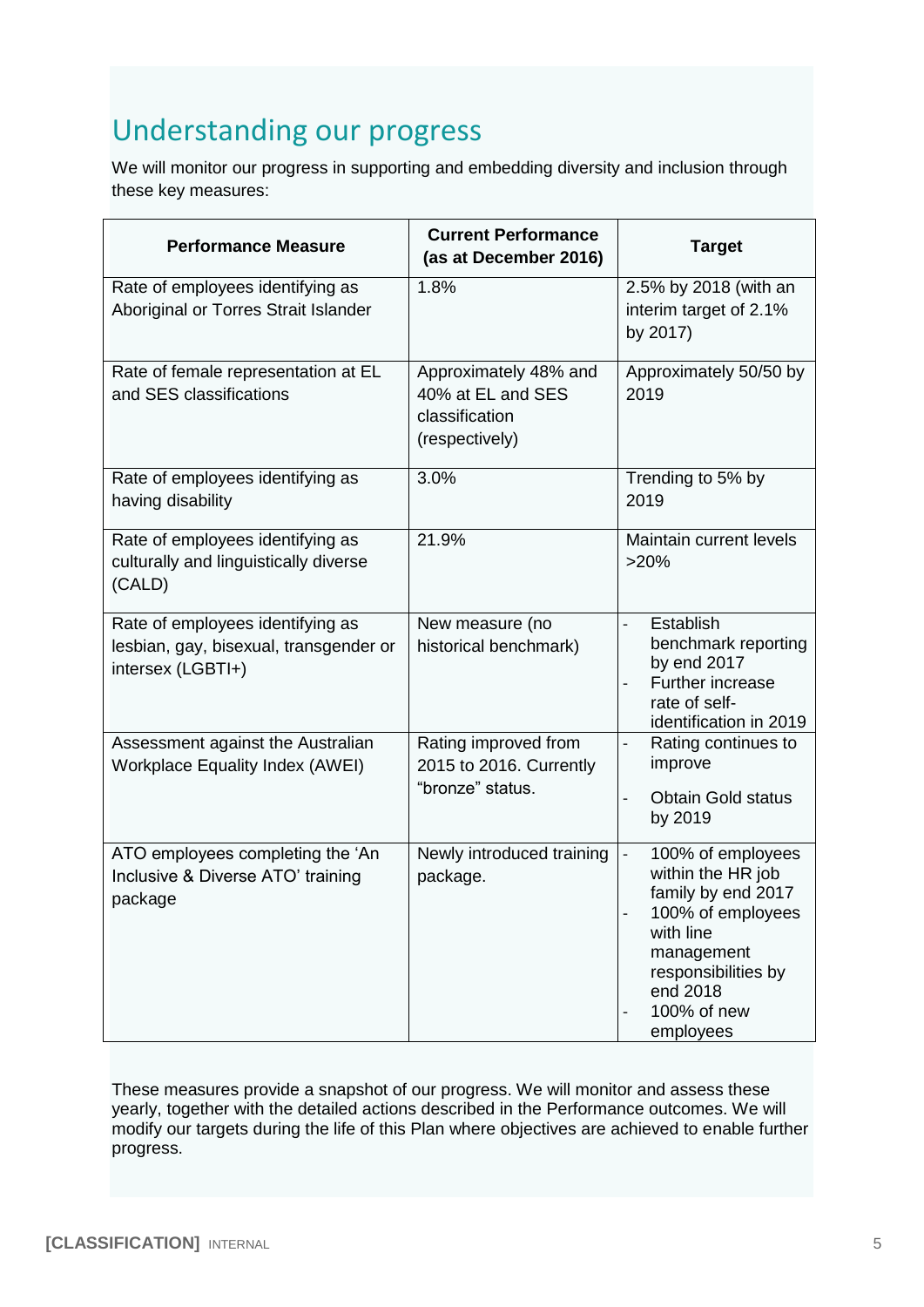# <span id="page-5-0"></span>Aboriginal and Torres Strait Islander

Improving the social outcomes for Aboriginal and Torres Strait Islander peoples is a priority for the Australian Government, the APS and the ATO. We are committed to reaching a 2.5% Indigenous employment by 2018. We are participating in the APS's Memorandum of Understanding for Indigenous employment, implementing our Indigenous Employment Strategy and continuing to implement our Reconciliation Action Plan.

Since the launch of the Diversity and Inclusion Plan, the ATO has successfully established a network of five Senior Executive Service (SES) Indigenous Champions. These Champions have assisted to promote and support Indigenous recruitment, retention and career development initiatives across the ATO.

The ATO will:

### **Engage**

- promote the ATO as an employer of choice for Aboriginal and Torres Strait Islander peoples
- implement our Indigenous Employment Strategy
	- $\circ$  implement and promote programs which support the recruitment of Indigenous Australians (e.g. Evergreen)
	- $\circ$  better use of special measures recruitment provisions to encourage Indigenous Australians to apply for jobs in the ATO at higher levels, rather than just entry level positions
	- o develop links and relationships with Indigenous communities and across the APS to support our recruitment and retention strategies.

### Inform

- continue to use the SES Indigenous champions to provide support and visibility for Indigenous initiatives within the organisation
- revise and redesign a tailored face to face and online cultural awareness training program specific to the ATO
- increase the knowledge, understanding and cultural capability of the ATO
- acknowledge Indigenous days of significance as per the ATO Aboriginal and Torres Strait Islander Peoples protocol guide.

- provide Indigenous employees with access to mentors to assist with career development
- continue the successful implementation of the Indigenous Employee Network to inform Indigenous employment strategies
- continue having our Indigenous Liaison Officer providing HR support and advice for Indigenous employees and their managers regarding cultural issues.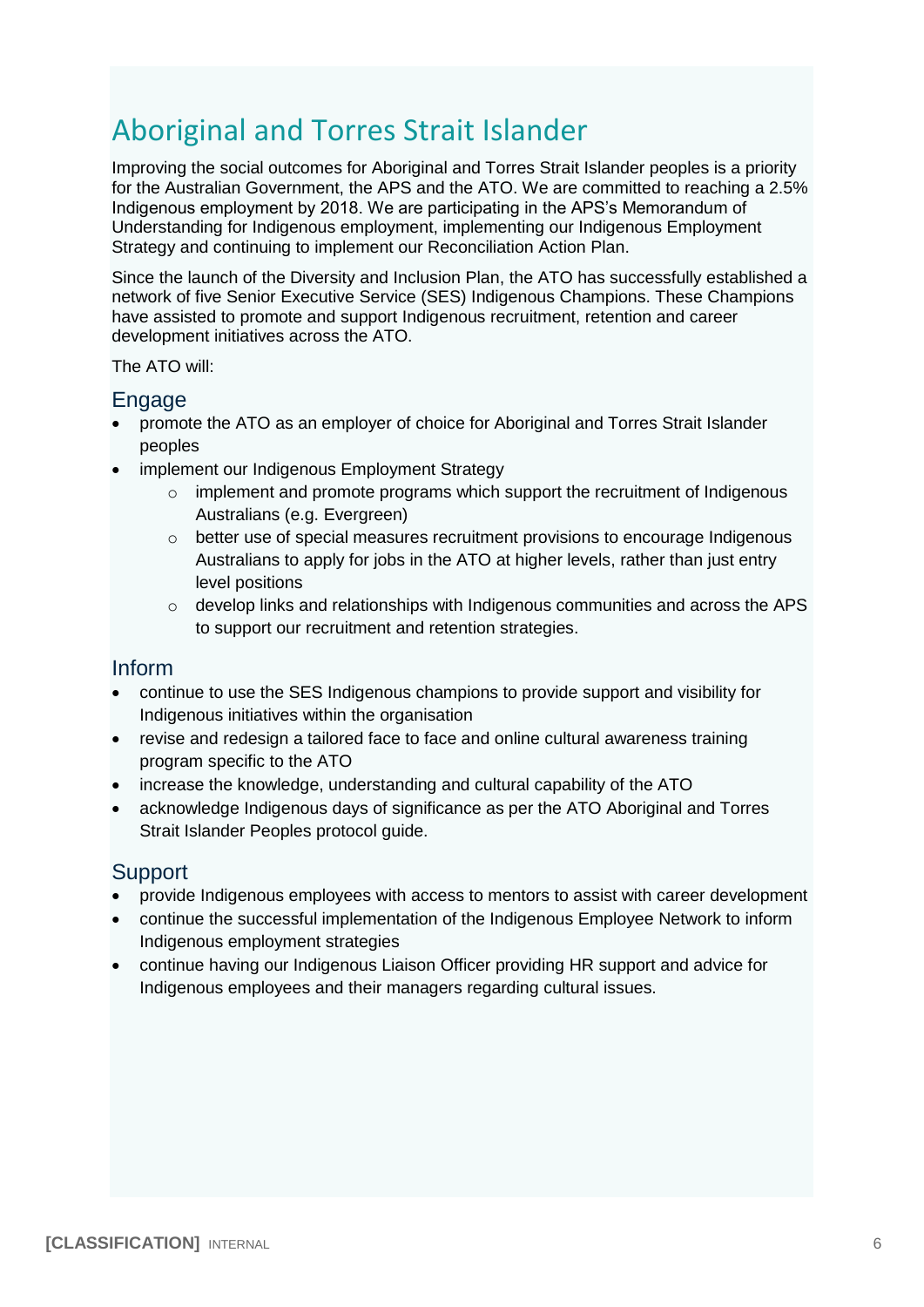# <span id="page-6-0"></span>**Disability**

Disability is part of human diversity. In Australia, one in three people have disability or are close to someone who does. A disability is any condition that restricts a person's mental, sensory or mobility functions. It may be caused by accident, trauma, genetics or disease. A disability may be temporary or permanent, total or partial, lifelong or acquired, visible or invisible. A disability may have minimal or substantial impact on a person's abilities. No two people with the same disability experience their disability in the same way.

The ATO is committed to meeting the objectives of the [As One: Making it Happen, APS](http://www.apsc.gov.au/managing-in-the-aps/disability/as-one-aps-disability-employment-strategy-2016-19)  [Disability Employment Strategy 2016-19](http://www.apsc.gov.au/managing-in-the-aps/disability/as-one-aps-disability-employment-strategy-2016-19) which aims to improve employment outcomes, retention, development opportunities and career progression for people with disability. The ATO is committed to building a disability confident culture through developing the right attitudes, behaviours, systems and knowledge to support the inclusion of all current and prospective employees with disability.

#### The ATO will:

## Engage

- consult with our employees with disability to gain an understanding of their workplace experiences
- promote the ATO as an employer that provides a supportive and inclusive workplace for people with disability by:
	- o implementing recruitment and marketing strategies
	- o maintaining relationships with public and private sector networks to promote employment opportunities for people with disability.

### Inform

- provide support and visibility for disability initiatives within the ATO through the SES Disability Champions network
- increase disability awareness for employees and disability confidence for managers through the provision of learning products and support services, including the ['Talking](http://sharepoint/GASites/WSH/WorkplaceDiversity/%27Talking%20Disability%27%20Video%20Series.aspx?WikiPageMode=Edit&InitialTabId=Ribbon.EditingTools.CPEditTab&VisibilityContext=WSSWikiPage)  [Disability'](http://sharepoint/GASites/WSH/WorkplaceDiversity/%27Talking%20Disability%27%20Video%20Series.aspx?WikiPageMode=Edit&InitialTabId=Ribbon.EditingTools.CPEditTab&VisibilityContext=WSSWikiPage) and 'My Story' video series, Disability Awareness eLearning packages and [disability fact sheets](http://sharepoint/GASites/WSH/WorkplaceDiversity/Disability%20Awareness%20Learning%20and%20Development.aspx)
- champion and promote the contributions of people with disability in the workplace
- ensure the accessibility needs of employees with disability are taken into account in the design and delivery of products and services.

- support a National Disability Network to provide information exchange, peer support and stakeholder engagement
- maintain a Disability Advisers Network that provides advice and support to employees with disability, their managers and colleagues
- provide the option of having a Reasonable Adjustment Passport for all employees
- pursue updated technology, equipment and work practices to enable employees with disability to participate in and contribute to organisational goals and outcomes
- provide employees with disability access to mentors to assist with career development
- apply the RecruitAbility scheme to externally advertised vacancies.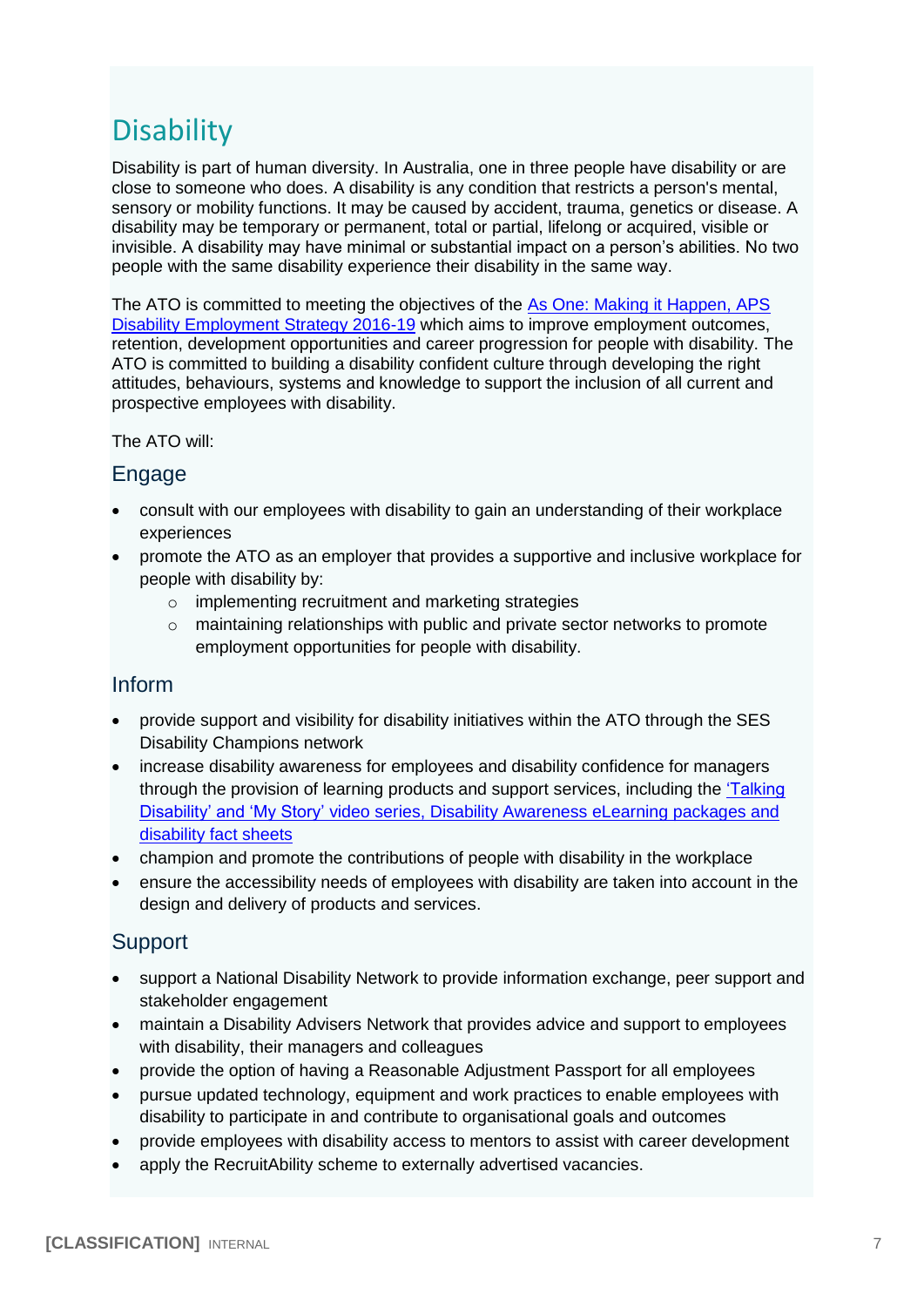# <span id="page-7-0"></span>Gender Equality

Gender equality is a social imperative and a business asset. Women account for over half the ATO's workforce however there is gender disparity at the Executive and SES levels. For gender equality to be reached and sustainable, it must be part of our organisational culture – embedded in day-to-day operations.

We seek to make the most of the talents and skills of all employees as a contemporary and adaptable organisation. The ATO recognises the importance of attracting, retaining and advancing women at all levels.

The Australian Public Service Commission (APSC) released [Balancing the Future:](http://www.google.com.au/url?sa=t&rct=j&q=&esrc=s&source=web&cd=2&cad=rja&uact=8&ved=0ahUKEwiH9J28w7XOAhUDkZQKHYo0D0gQFgghMAE&url=http%3A%2F%2Fwww.apsc.gov.au%2F__data%2Fassets%2Fpdf_file%2F0017%2F80117%2FFINAL-Balancing-the-future-the-Australian-Public-Service-gender-equality-strategy-2016-19.pdf&usg=AFQjCNGhVPXQoJIkWHw6E6k-Hn1qezhuyQ)  [Australian Public Service Gender Equality Strategy 2016–19](http://www.google.com.au/url?sa=t&rct=j&q=&esrc=s&source=web&cd=2&cad=rja&uact=8&ved=0ahUKEwiH9J28w7XOAhUDkZQKHYo0D0gQFgghMAE&url=http%3A%2F%2Fwww.apsc.gov.au%2F__data%2Fassets%2Fpdf_file%2F0017%2F80117%2FFINAL-Balancing-the-future-the-Australian-Public-Service-gender-equality-strategy-2016-19.pdf&usg=AFQjCNGhVPXQoJIkWHw6E6k-Hn1qezhuyQ) which outlines the importance of increasing the representation of women in senior leadership positions across the APS. Since the launch of the plan the ATO has set ambitious gender equality targets and developed a Gender Equality Action Plan, outlining how we will reach our targets.

#### The ATO will:

#### Engage

- promote the ATO as an employer of choice for women at all levels
- promote flexible work practices as the norm for both women and men, while still meeting business needs
- maintain and foster an environment in which women have every opportunity to succeed.

#### Inform

- ensure the business case for gender equality is communicated and understood at all levels of the ATO
- acknowledge the achievements of women through the ATO's formal recognition program
- showcase examples where flexible workplace arrangements are meeting an individual's and business area's needs.

- implement the ATO's Gender Equality Action Plan
- actively challenge structural and cultural barriers to the career progression of women
- promote the availability of flexible work options to balance professional and personal commitments
- ensure managers support all employees (both women and men) with caring responsibilities
- maintain a commitment to developing, retaining and advancing women
- encourage internal and external women's networks and support groups.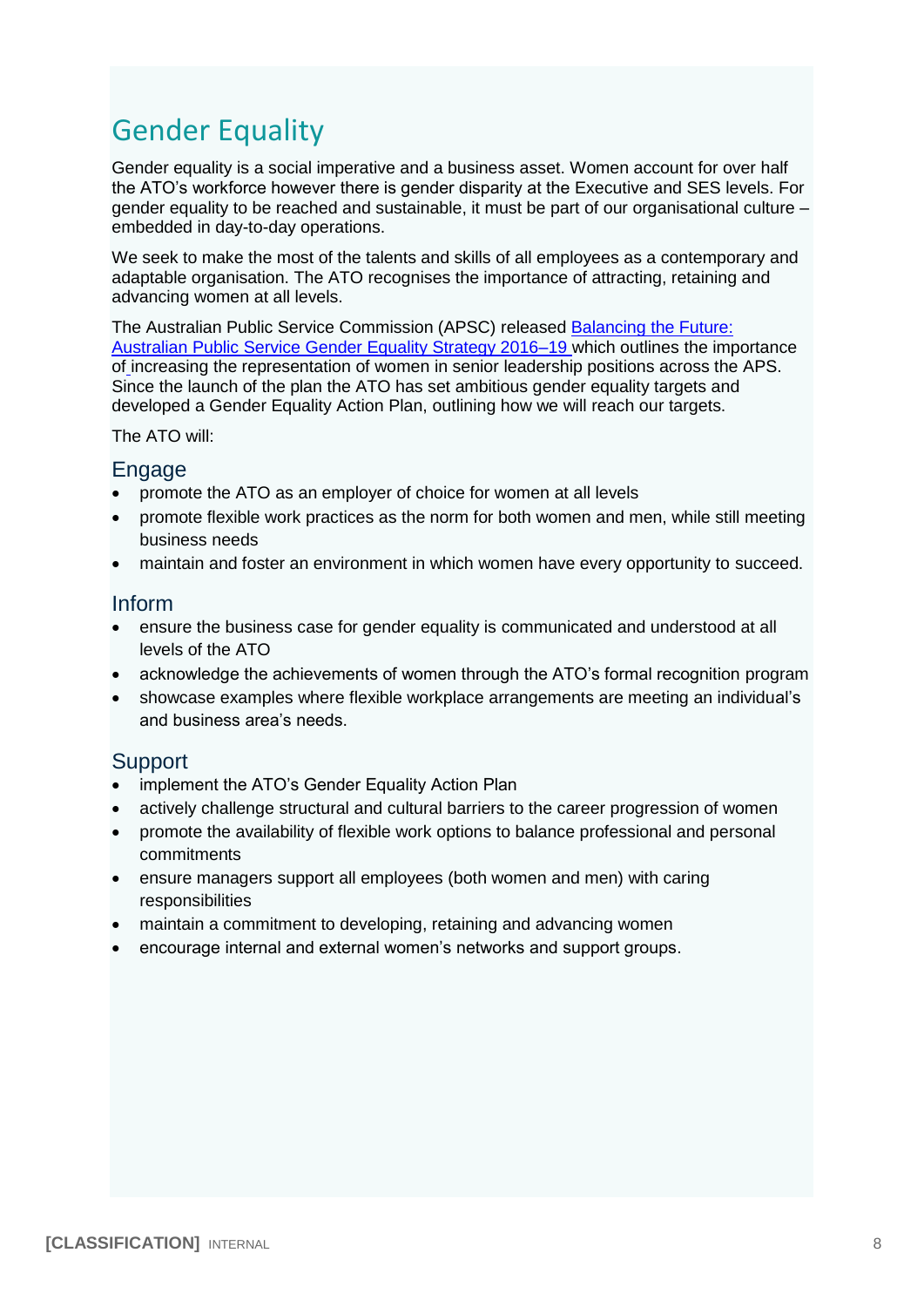# <span id="page-8-0"></span>Culturally and linguistically diverse (CALD)

The ATO's workforce comprises people from a wide range of cultural, ethnic, religious and national backgrounds reflecting the Australian population that was born overseas. We are committed to creating an inclusive work environment that recognises individual and cultural differences.

We leverage the diverse experience, views and talents of our workforce to deliver better outcomes for the community. The cultural diversity of our workforce enables the ATO to utilise a broad range of skills and contributions, varied experiences and perspectives. We recognise that diverse and inclusive teams are sources of innovation and productivity.

The ATO will:

### Engage

- recognise and embrace the diversity of our workforce and foster mutual respect for the unique skills of each employee
- leverage the assets of our geographic footprint and culturally and linguistically diverse employees to provide tailored and culturally targeted services to the Australian community
- promote the rich and diverse attributes of ATO employees.

### Inform

- celebrate cultural diversity and highlight how it contributes to business outcomes
- foster and encourage awareness of all cultures and religions.

- inclusive leadership driving a 'culture of inclusion'; where differences are recognised, valued, and different voices are heard in decision making
- an environment where "Different voices" improves discussion, leading to better process design and performance
- provide flexibility to accommodate cultural and religious commitments in the workplace where business needs permit
- create an inclusive environment to increase the representation of CALD employees in senior leadership.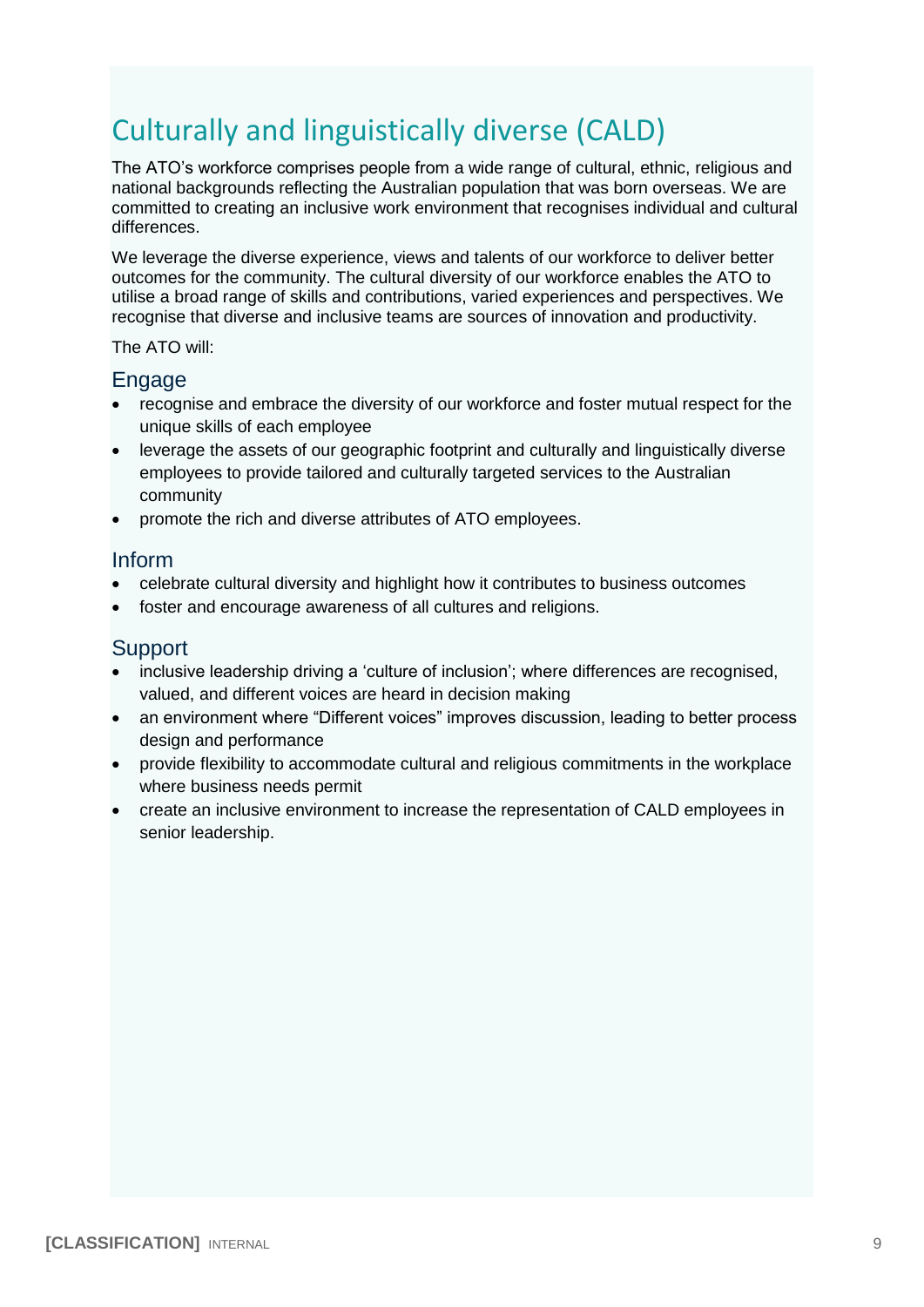# <span id="page-9-0"></span>Lesbian, gay, bisexual, transgender and intersex (LGBTI+)

The ATO is committed to fostering a culture where employees with diverse sexuality and/or gender feel respected, valued and empowered. The LGBTI+ acronym is intended to extend to all those who are part of the wider diversity of bodies, genders, sexualities, relationships and identities.

Since the launch of the plan, the ATO introduced the first LGBTI+ and Ally network, known as ATOMIC (ATO Making Inclusion Count) – The Power of Diversity. This highlights the role of the individuals building something bigger and better. Today ATOMIC has hundreds of active members, is supported by SES Champions and Sponsors and collectively they have supported enhancing LGBTI+ inclusion across the ATO and APS.

The ATO will:

#### Engage

- increase the visibility of LGBTI+ inclusion in the ATO by:
	- o profiling the ATO effectively to the LGBTI+ community
	- $\circ$  continuing to build relationships with external LGBTI+ networks, APS agencies, government departments and other organisations to increase LGBTI+ inclusion.

### Inform

- continue our partnership with Pride in Diversity, the national not-for-profit employer support program for all aspects of LGBTI workplace inclusion, to encourage knowledge exchange, networking opportunities and participate in the Australian Workplace Equality Index (AWEI)
- utilise our Champions and Sponsors to provide support and visibility for LGBTI+ initiatives
- scoping targeted LGBTI+ awareness and educational training
- establish reporting options for sexuality and gender diversity to support a complete organisational demographic profile and guide strategic initiatives.

- foster a culture where employees are supported, respected and feel safe to bring their authentic whole selves to work
- review HR policy / diversity practice and align it with Australian and international best practice for LGBTI+ inclusion
- continue the successful implementation of the ATOMIC network to support LGBTI+ initiatives
- support employees with their workplace gender transition and gender affirmation.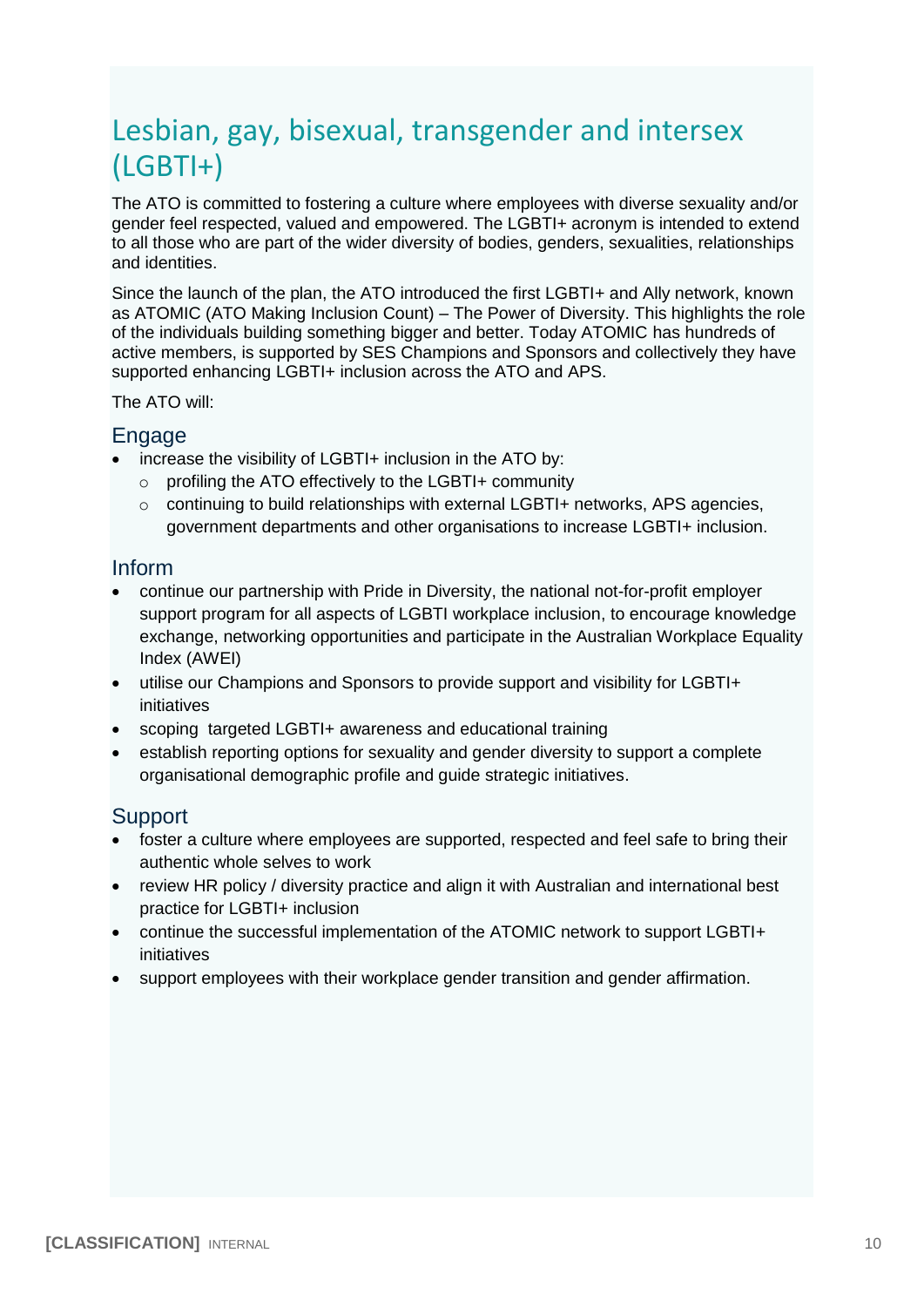# <span id="page-10-0"></span>Mature age

Mature age employees are recognised as individuals over the age of  $50<sup>i</sup>$ . The number of ATO employees recognised as mature age will likely increase with the changing economic conditions and legislation meaning employees will on average, work to a higher age than at any other time in history.

The ATO values the unique skills, knowledge and experiences that all employees bring to the workplace. As an organisation we seek to attract and retain mature age workers and offer a working environment in which all employees can flourish professionally while balancing other priorities in their lives.

We value employees of all ages and recognise the benefits of having a workforce diverse in age. There are options available including flexible work arrangements in place to ensure workers of all ages are empowered and accommodated.

The ATO will:

#### Engage

- promote an age inclusive culture
- position the ATO as an "ageless employer", our workforce is based not on age, but on talent, skills, experience and willingness to work
- position the ATO as an employer of choice for mature-age workers
- consider the needs of an intergenerational workforce
- ensure the individual needs of employees are respected in regards to stages in their lives and careers.

### Inform

- ensure employees understand their responsibilities to maintain a workplace free from direct and indirect age discrimination and unrecognised biases
- encourage knowledge transfer through cross-generational mentoring relationships
- ensure managers harness the potential of all employees, regardless of age.

- enable continued participation in the workforce without age-related barriers
- explore ways to prevent career stagnation
- develop transition to retirement options for employees
- enable managers to actively encourage upskilling opportunities as they arise
- retain valued employees through developing alternative/flexible work arrangements for caring responsibilities, transition to retirement reduced working week, and job sharing as business needs permit
- provide upskilling and reskilling opportunities as processes and technology evolves
- provide support for aged workers to manage caring responsibilities and health related absences
- support talented professionals who are seeking to restart their careers after a longer term absence from the workplace.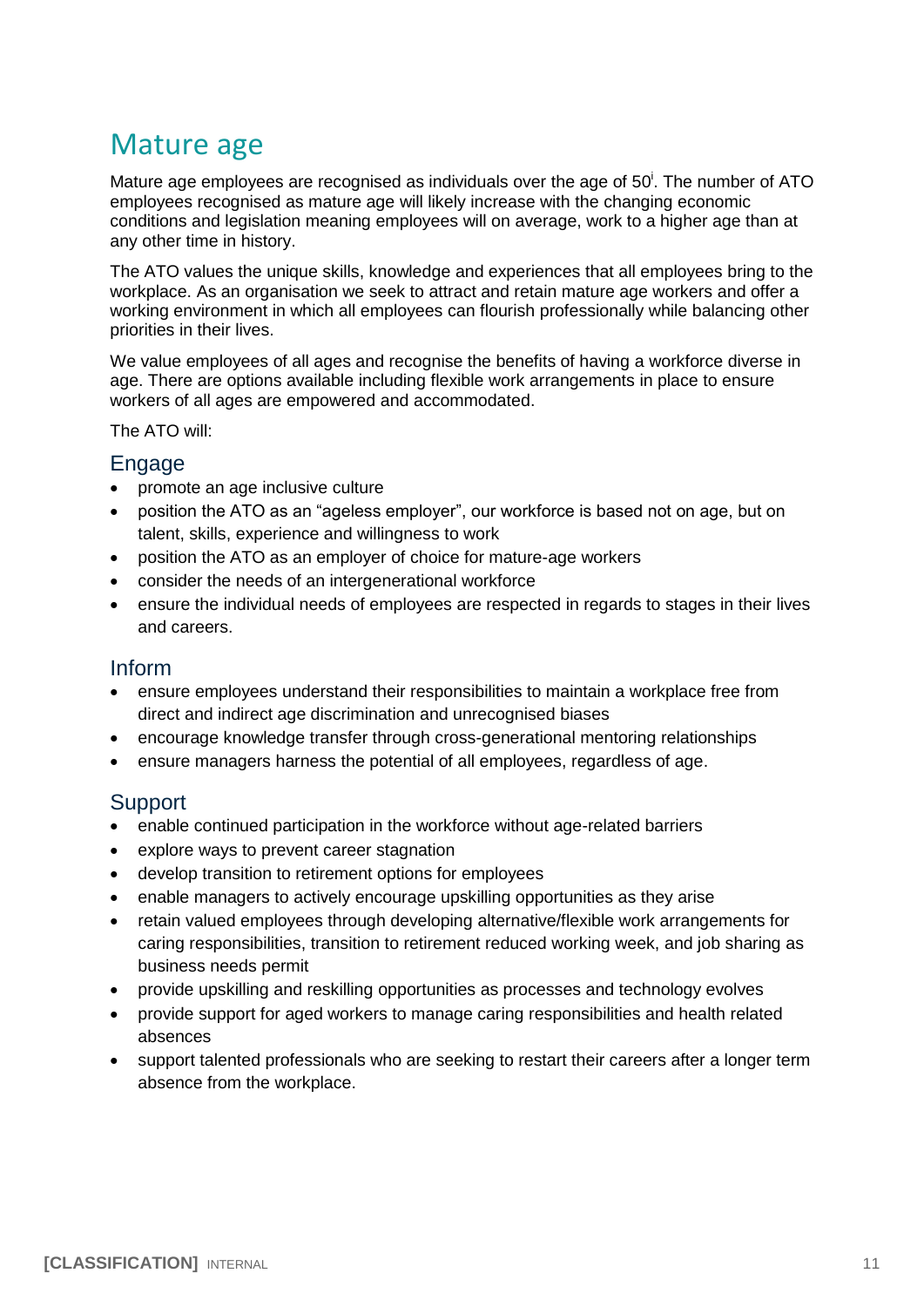# <span id="page-11-0"></span>Legal framework

The legal framework applying to agencies that employ staff under the *Public Service Act 1999* reflects the expectations of the Government and the community about a fair, inclusive and productive public service. The general legal framework is as follows:

- *Age Discrimination Act 2004* makes it unlawful to discriminate on the basis of age.
- *Australian Human Rights Commission Act 1986* provides an avenue of redress for those alleging discrimination and provides for the rights of these persons.
- *Disability Discrimination Act 1992* makes it unlawful to discriminate against a person on the grounds of disability (including a disease).
- *Equal Employment Opportunity Act 1987 (Commonwealth Authorities)* includes the requirement to collect statistics for four target employment groups: women, Aboriginal and Torres Strait Islander peoples, people from diverse cultural and linguistic backgrounds and people with disability.
- *Fair Work Act 2009* provides a safety net of minimum terms and conditions of employment through the National Employment Standards (NES).
- *Occupational Health and Safety (Commonwealth Employment) Act 1991* all employers and employees must maintain a secure, healthy and safe working environment. An employer must take practicable precautions to prevent harassment.
- *Public Service Act 1999*, *Public Service Regulations 1999* and *Public Service Commissioner's Directions* – defines the scope and application of the APS Values, Code of Conduct and also, require Agency Heads to establish workplace diversity programs and report on these annually.
- *Racial Discrimination Act 1975* makes it unlawful to discriminate on the grounds of race, colour, national or ethnic origin.
- *Safety, Rehabilitation and Compensation Act 1988* sets out the safety requirements for employers in respect of their employees and also provides for compensation and rehabilitation for employees injured in the workplace.
- *Sex Discrimination Act 1984* relates to discrimination on the ground of sex, sexual orientation, gender identity, intersex status, marital or relationship status, pregnancy, potential pregnancy, breastfeeding or family responsibilities or involving sexual harassment.

<sup>&</sup>lt;sup>1</sup> The Australian Public Service strategic workforce analysis and reporting guide, Australian Public Service Commission (2012) recognises employees aged 50 years and over as "approaching retirement age". This definition is used as an indicator for likely age retirement and potential loss of corporate knowledge, skills and experience.